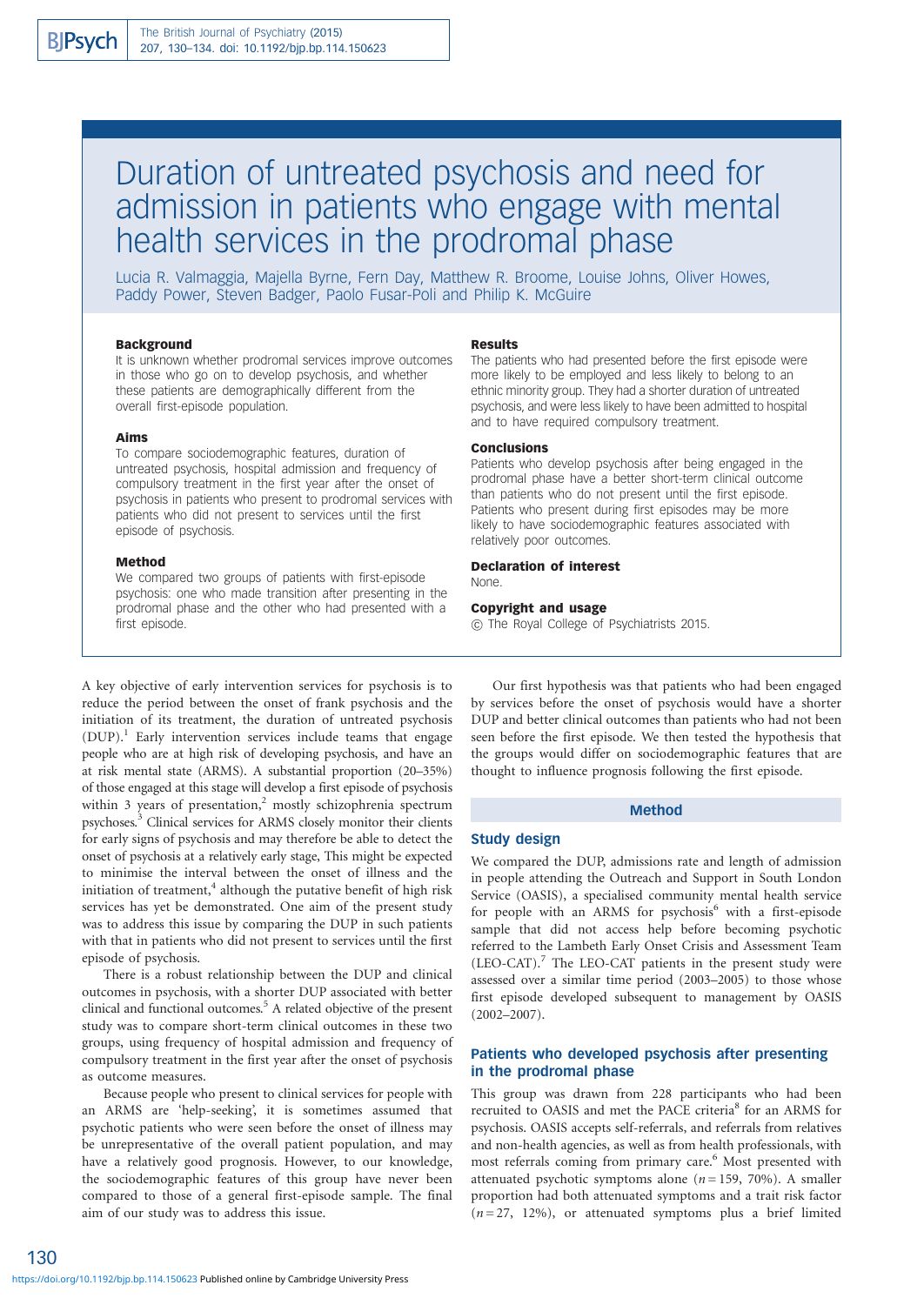intermittent psychotic (BLIP) episode  $(n = 18, 8\%)$ , or a BLIP alone  $(n = 21, 9\%)$ . One participant  $(0.4\%)$  had a BLIP and a trait risk factor and one (0.4%) reported attenuated symptoms, a trait risk factor and a BLIP; one was a missing value (0.4%). Of this sample, 43 subsequently developed a first episode of psychosis, most of whom (33/43) did so within 2 years. The mean time between presentation to OASIS and the onset of psychosis was 563 days (s.d.  $= 721$ ), while the median was 345 days (25th and 75th percentiles = 135, 714).

The participants were regularly monitored for signs of frank psychosis for at least 2 years. They also received social and vocational support, psychological therapy and medication. Approximately 12% of patients disengage from the service.<sup>6</sup> We recently carried out a follow-up study (median length of follow-up 4 years) and we were able to find information regarding current diagnosis and current use of services for all service users, including those who made a transition after disengaging with OASIS or after moving outside of the catchment area of the service. Among the OASIS service users who made a transition to psychosis, 10 individuals did so after the 2-year treatment window offered by OASIS.

If a participant developed frank psychosis, they were immediately referred to the local first-episode team (Lambeth Early Onset Service or Southwark Early Intervention Team<sup>7,9</sup>), which then assumed clinical responsibility for the patient. Both teams offer similar comprehensive care packages to first-episode patients. All clinical decisions about the management of the patient, thereafter, including whether treatment with antipsychotic medication was indicated, the timing of treatment initiation, and the type of medication used, were made by the early intervention team (independent of OASIS). The same applied to decisions about whether the patients should be managed in the community or required hospital admission, and whether compulsory treatment was necessary.

# Patients who did not present until the first episode of psychosis

These patients  $(n = 147)$  were referred to a crisis and assessment team for patients with first-episode psychosis (the LEO-CAT), serving in the same geographical catchment area in South London as OASIS.<sup>7</sup> The team was designed to detect and engage patients (16–35 years old) as soon after the onset of first-episode psychosis as possible. Patients who had previously contacted mental health services with prodromal symptoms were excluded. Like OASIS, LEO-CAT accepted self-referrals, and referrals made by health and non-health agencies. Referrals were usually seen within a few days of referral. The majority of these patients had been referred by secondary care services.

# Role of the funding source

The OASIS service and the LEO-CAT team were supported by the Guy's and St Thomas' Charitable Foundation, by the Mental Health Foundation and by the South London and Maudsley NHS Trust. The funding sources had no role in the design, conduct or analysis of this study.

## Ethical approval

The study received ethical approval by the ethical committee of the South London and Maudsley Trust (study approval number 195/02).

# **Measures**

The ARMS was defined according to PACE criteria<sup>8</sup> as assessed using the comprehensive assessment of the ARMS (CAARMS),<sup>10</sup> which has excellent validity and reliability.<sup>11</sup> The onset of psychosis in the OASIS group was defined prospectively, using the criteria for transition to psychosis in the CAARMS.<sup>11</sup> A first-episode diagnosis of psychosis was made by a member of the clinical team and confirmed by the team psychiatrist. The diagnosis of firstepisode psychosis was confirmed by accessing the electronic clinical records of each patient after their transfer from OASIS to a local first-episode team. The electronic records were also used to define the date when antipsychotic treatment was initiated. All patients in the study (in both groups) were managed by the local health trust (South London And Maudsley NHS Trust) after the onset of psychosis, and all clinical information on the subjects was systematically recorded and stored on a single electronic database (Electronic Patient Journey System). The onset of psychosis in the LEO-CAT group was determined retrospectively, by a trained member of the clinical research team. In both groups, the DUP was defined as the time in days from the onset of psychosis to the start of treatment with antipsychotic medication.

Clinical outcomes in the 12 months following the first episode of psychosis were assessed by contacting each patients' responsible medical officer and by examining each patient's electronic patient record. These records also specified whether patients had been admitted to hospital, whether this involved use of the Mental Health Act, and the dates of admission and discharge for any stays in hospital.

## Statistical analyses

Data were analysed using SPSS version 21. The Kruskal–Wallis non-parametric one-way analysis of variance and the Mann– Whitney U-test were used to examine the quantitative variables because the data were either not normally distributed or the sample size was small. Both one and two sample chi-square tests were used for categorical data.

# Results

# Demographic differences between OASIS and LEO-CAT patients

The two groups were similar in terms of age, gender and marital status, but patients who had not presented until their first episode were more likely to be unemployed and to belong to an ethnic minority group (Table 1). As expected patients who had presented in the prodromal phase were more likely to have been referred from primary care.

## Duration of untreated psychosis

The mean DUP in patients who developed psychosis after being managed by OASIS was  $11.2$  days (s.d.  $= 12.2$ ), while the median was 7 (25th and 75th Percentiles = 3, 14). The mean DUP for patients who presented with psychosis to LEO-CAT was 366.5 days  $(s.d. = 1041.1; median = 70; 25th and 75th percentiles = 20, 278)$  $(Z = -6.454, P \le 0.000;$  Table 2).

## Admission to hospital within 1 year from transition

Less than half (46%) of the 43 patients who developed psychosis after management by OASIS were admitted to hospital by the first-episode team that they were referred to. Most (14; 70%) were admitted voluntarily, with a minority (6; 30%) admitted on a compulsory basis under the Mental Health Act. The mean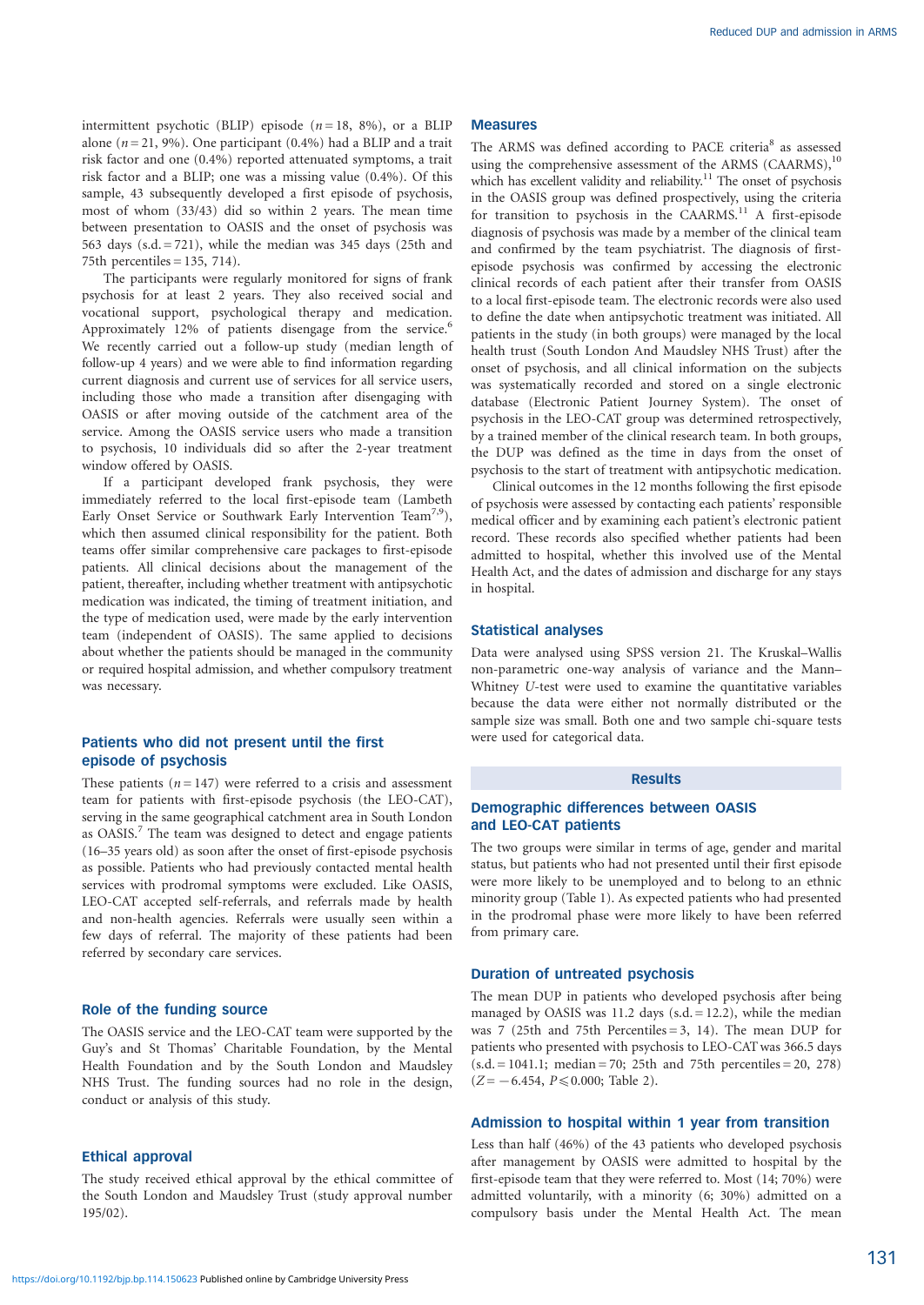| Table 1 Demographic characteristics of ARMS patient who made a transition to psychosis and first-episode patients                                                          |                        |                         |                        |                                      |         |  |  |
|----------------------------------------------------------------------------------------------------------------------------------------------------------------------------|------------------------|-------------------------|------------------------|--------------------------------------|---------|--|--|
|                                                                                                                                                                            | <b>ARMS</b> transition | First episode (LEO-CAT) |                        | ARMT-transition versus first episode |         |  |  |
|                                                                                                                                                                            | $n = 43$               | $n = 147$               | <b>Test statistics</b> | d.f.                                 | P       |  |  |
| Age                                                                                                                                                                        |                        |                         |                        |                                      |         |  |  |
| Mean (s.d.)                                                                                                                                                                | 23.7 (4.8)             | 24.1(5.7)               | $t = -446$             | 188                                  | 0.656   |  |  |
| Gender n (%)                                                                                                                                                               |                        |                         |                        |                                      |         |  |  |
| Male                                                                                                                                                                       | 25 (58.1)              | 106 (72.1)              | $\gamma^2 = 3.032$     | 1                                    | 0.082   |  |  |
| Female                                                                                                                                                                     | 18 (41.9)              | 41 (27.9)               |                        |                                      |         |  |  |
| Ethnicity n (%)                                                                                                                                                            |                        |                         |                        |                                      |         |  |  |
| Black African-Caribbean                                                                                                                                                    | 18 (41.9)              | 81 (55.1)               | $\chi^2$ = 12.07       | 4                                    | 0.017   |  |  |
| White British                                                                                                                                                              | 16 (37.2)              | 24 (16.3)               |                        |                                      |         |  |  |
| White other                                                                                                                                                                | 3(7)                   | 19 (12.9)               |                        |                                      |         |  |  |
| Other                                                                                                                                                                      | 6(14)                  | 11(7.5)                 |                        |                                      |         |  |  |
| Mixed                                                                                                                                                                      | 0(0)                   | 12(8.2)                 |                        |                                      |         |  |  |
| Marital status n (%)                                                                                                                                                       |                        |                         |                        |                                      |         |  |  |
| Single                                                                                                                                                                     | 39 (90.7)              | 130 (88.4)              | $\chi^2 = 818$         | $\mathbf{2}$                         | 0.664   |  |  |
| Married or living together                                                                                                                                                 | 1(2.3)                 | 8(5.4)                  |                        |                                      |         |  |  |
| Divorced or separated                                                                                                                                                      | 2(4.7)                 | 9(6.1)                  |                        |                                      |         |  |  |
| Missing data                                                                                                                                                               | 1(2.3)                 | 0(0)                    |                        |                                      |         |  |  |
| Employment n (%)                                                                                                                                                           |                        |                         |                        |                                      |         |  |  |
| Student                                                                                                                                                                    | 13 (30.2)              | 11(7.5)                 | $\chi^2$ = 20.489      | $\overline{2}$                       | < 0.000 |  |  |
| Employed                                                                                                                                                                   | 10 (23.3)              | 20 (13.6)               |                        |                                      |         |  |  |
| Unemployed                                                                                                                                                                 | 19 (44.2)              | 112 (76.2)              |                        |                                      |         |  |  |
| Missing data                                                                                                                                                               | 1(2.3)                 | 4(2.7)                  |                        |                                      |         |  |  |
| Referrer n (%)                                                                                                                                                             |                        |                         |                        |                                      |         |  |  |
| Total primary care                                                                                                                                                         | 15 (34.9)              | 13 (8.9)                | $\gamma^2$ = 17.954    | $\mathbf{1}$                         | < 0.000 |  |  |
| GP practice                                                                                                                                                                | 10 (23.3)              | 10(6.8)                 |                        |                                      |         |  |  |
| College or school                                                                                                                                                          | 4(9.3)                 | 0(0)                    |                        |                                      |         |  |  |
| Relative                                                                                                                                                                   | 0(0)                   | 1(0.7)                  |                        |                                      |         |  |  |
| Self-referred                                                                                                                                                              | 1(2.3)                 | 2(1.4)                  |                        |                                      |         |  |  |
| Total secondary care                                                                                                                                                       | 28 (65.1)              | 134 (91.1)              |                        |                                      |         |  |  |
| Community mental health team                                                                                                                                               | 11(25.6)               | 56 (38.1)               |                        |                                      |         |  |  |
| A&E                                                                                                                                                                        | 3(7)                   | 10(6.8)                 |                        |                                      |         |  |  |
| Other                                                                                                                                                                      | 5(11.6)                | 10(6.8)                 |                        |                                      |         |  |  |
| First-episode team                                                                                                                                                         | 9(20.9)                | 46 (31.2)               |                        |                                      |         |  |  |
|                                                                                                                                                                            |                        | Inpatient unit          |                        |                                      |         |  |  |
| <b>OASIS</b>                                                                                                                                                               | n/a                    | $12^a$ (8.2)            |                        |                                      |         |  |  |
| a. These 12 patients were not treated by OASIS before being referred to LEO-CAT. They were referred to LEO-CAT after OASIS assessed them and found them already psychotic. |                        |                         |                        |                                      |         |  |  |

duration of admission was  $60.9$  days  $(s.d. = 61.6; median = 34;$ 25th and 75th percentiles  $= 29, 79$ .

By contrast, 100 (68%) of the 147 patients seen by LEO-CAT were admitted to hospital, and in most cases (74, 74%) this was compulsory admission under the Mental Health Act. The mean length of stay in hospital was  $79.7$  days (s.d.  $= 72.9$ ; median 56; 25th and 75th percentiles = 32, 101).

Compared to those treated by LEO-CAT, the patients who originally presented to OASIS were less likely to require hospital admission  $(\chi^2 = 6.619; d.f. = 1; P = 0.010)$  and less likely to be admitted under the Mental Health Act ( $\chi^2 = 6.950$ ; d.f. = 1;  $P \le 0.008$ ). The group differences in the duration of hospital admissions were not significant ( $z = -1.476$ ;  $P = 0.140$ ).

With regard to the effect of employment status at baseline and length of admission, the results showed no effect of employment status on length of admission in both groups (OASIS:  $\chi^2 = 1.899$ , d.f. = 2, P < 0.387; LEO:  $\chi^2 = 6.607$ , d.f. = 3, P < 0.086).

# **Discussion**

This study explored whether there was a difference in DUP and admission rates between patients who engaged in treatment during the prodromal stage and subsequently developed psychosis and patients whose initial contact with mental health services was at the time of the first episode of psychosis. In line with our first hypothesis, the DUP in the prodromal group was much shorter

than in those who presented with a first episode: on average 11 days, as opposed to approximately 1 year. Patients who presented in the prodromal stage were less likely to require admission following the onset of psychosis and less likely to require a compulsory admission.

The marked difference in DUP is particularly notable because LEO-CAT was a specialised team designed to detect first-episode psychosis as early as possible.<sup>7</sup> This suggests that the difference is not attributable to a lack of awareness of the need for the early initiation of treatment in the comparison service. Indeed the DUP in the LEO-CAT group is comparable to that reported in other studies from the same geographical area  $(10.5 \text{ months}; ^{12} 12)$ months<sup>13</sup>), from other parts of the UK (9 months<sup>14</sup>), and internationally  $(12-24$  months<sup>15</sup>). We predicted that the DUP in people who were initially managed by a high risk service would be relative short because one of the main aims of clinical management at this stage is to closely monitor the first signs of psychosis. Moreover, people with an ARMS are relatively insightful and help-seeking, and show high levels of engagement with high risk services.16,17 As a result they are generally likely to report changes in their mental state to the clinicians who are working with them. Once the onset of psychosis has been detected, the typically close working relationship between high risk services and local teams for patients with first-episode psychosis facilitates the rapid transfer of patients to the most appropriate service for the initiation of antipsychotic treatment.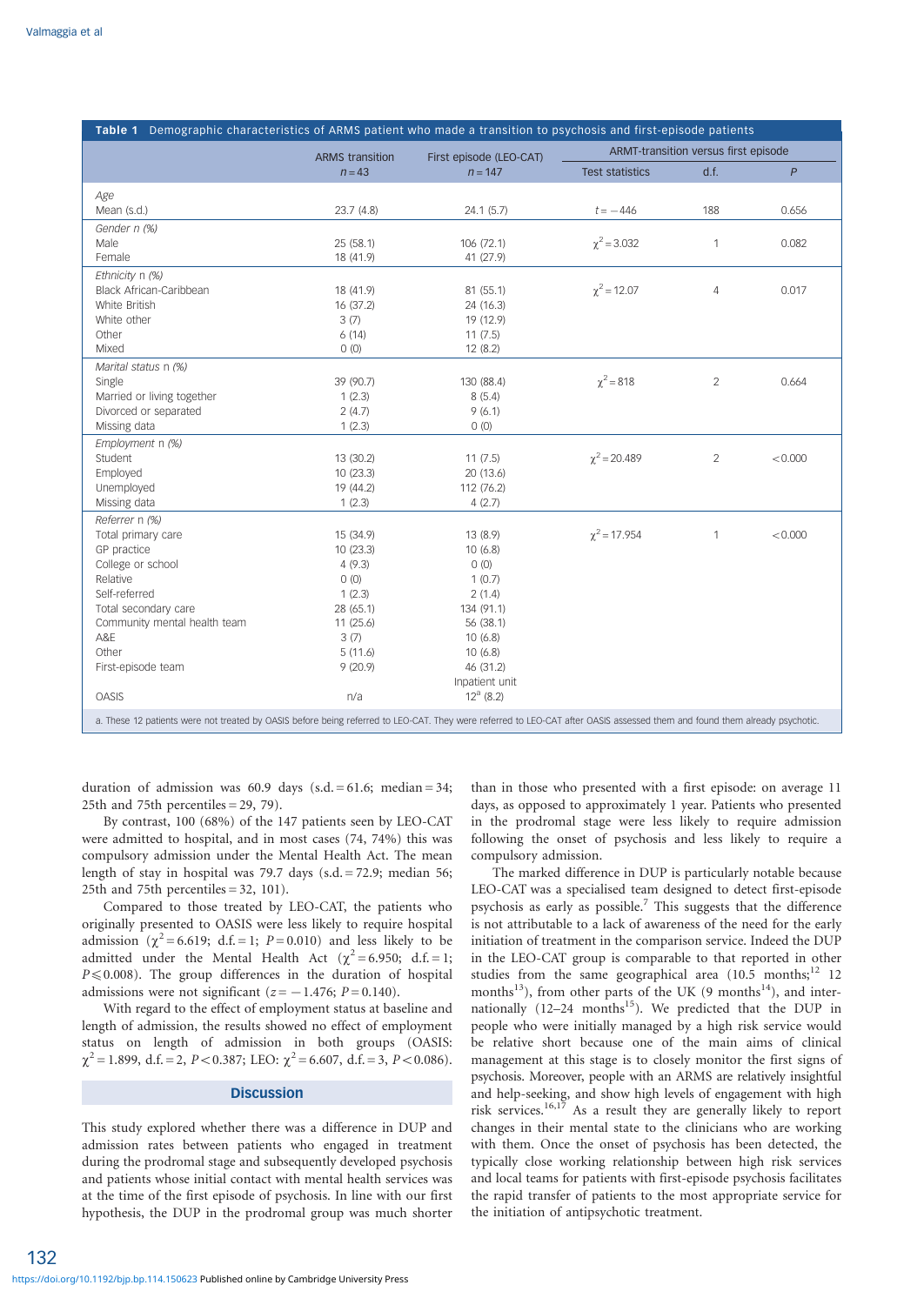| Table 2 DUP and admissions of ARMS patients who made a transition to psychosis and first-episode patients |                            |                           |                                 |         |  |  |  |  |
|-----------------------------------------------------------------------------------------------------------|----------------------------|---------------------------|---------------------------------|---------|--|--|--|--|
|                                                                                                           | ARMS+                      | <b>FEP</b>                | <b>Statistical significance</b> |         |  |  |  |  |
|                                                                                                           | $n = 43$                   | $n = 147$                 | <b>Test statistics</b>          | P       |  |  |  |  |
| Duration of untreated psychosis                                                                           |                            |                           |                                 |         |  |  |  |  |
| Mean in days (s.d.)                                                                                       | 11.2(12.2)                 | 366.5 (1041.1)            | $7 = -6.454$                    | < 0.000 |  |  |  |  |
| Median in days (25th and 75th Percentiles)                                                                | 7(3, 14)                   | 70 (20, 278)              |                                 |         |  |  |  |  |
| Admission to hospital                                                                                     |                            |                           |                                 |         |  |  |  |  |
|                                                                                                           | ARMS+requiring admission   | FEP requiring admission   |                                 |         |  |  |  |  |
|                                                                                                           | $n = 20 n$ (%)             | $n = 100 n$ (%)           |                                 |         |  |  |  |  |
| Admission                                                                                                 | 20(46)                     | 100 (68)                  | $\chi^2$ = 6.619 d.f. = 1       | 0.010   |  |  |  |  |
| Voluntary admission                                                                                       | 14 (70)                    | 38 (38)                   | $\chi^2$ = 6.950, d.f. = 1      | 0.008   |  |  |  |  |
| Involuntary admission                                                                                     | 6(30)                      | 62(62)                    |                                 |         |  |  |  |  |
| Length of stay in hospital                                                                                |                            |                           |                                 |         |  |  |  |  |
| Mean in days (s.d.)                                                                                       | 60.9 (61.6)                | 79.7 (72.9)               | $7 = -1.476$                    | 0.140   |  |  |  |  |
| Median in days (25th and 75th percentiles)                                                                | 34 (29; 79)                | 56 (32; 101)              |                                 |         |  |  |  |  |
| Length of stay in hospital by type of admission                                                           | ARMS+voluntary admission   | FEP voluntary admission   |                                 |         |  |  |  |  |
|                                                                                                           | $n = 14$                   | $n = 38$                  |                                 |         |  |  |  |  |
| Mean in days (s.d.)                                                                                       | 46.8 (29.3)                | 50.4 (40.0)               | $7 = -0.126$                    | 0.900   |  |  |  |  |
| Median in days (25th and 75th percentiles)                                                                | 30 (29; 76)                | 34 (15; 86)               |                                 |         |  |  |  |  |
|                                                                                                           | ARMS+involuntary admission | FEP involuntary admission |                                 |         |  |  |  |  |
|                                                                                                           | $n = 6$                    | $n = 62$                  |                                 |         |  |  |  |  |
| Mean in days (s.d.)                                                                                       | 100.6 (107.8)              | 96.9 (81.6)               | $7 = -0.453$                    | 0.650   |  |  |  |  |
| Median in days (25th and 75th percentiles)                                                                | 79 (27; 185)               | 70 (42; 119)              |                                 |         |  |  |  |  |
| ARMS+, at risk mental state patients who made a transition to psychosis; FEP, first-episode patients.     |                            |                           |                                 |         |  |  |  |  |

Reducing the DUP is a central objective of early intervention in psychosis<sup>12</sup> as there is a robust association between its length and subsequent clinical outcome with a shorter DUP being linked to a better prognosis.<sup>18</sup> However, whether a shorter DUP leads to a better clinical outcome or a short DUP is a feature of a subgroup of patients who are more likely to have a good outcome (or both) remains unclear. One way of resolving this issue is to examine the effect of clinical interventions that reduce the DUP on clinical outcomes. In the present study, we found that the outcome in the first year after engagement with a first-episode team was better in the patients who had first been engaged in the prodromal phase: they were less likely to be admitted to hospital and less likely to require a compulsory admission. This better outcome may have resulted from engagement with services in the prodromal phase and a shorter DUP. A recent study in Norway found in first-episode patients receiving early intervention that a shorter DUP was associated with fewer inpatient admissions at 2-year follow-up<sup>19</sup> and higher recovery rates at 10 years.<sup>5</sup>

However, it is also possible that people who present to high risk services before the onset of psychosis represent a subgroup of the first-episode population with a relatively good prognosis. In the present study, the two groups were similar in age, gender and marital status. The patients who had first presented to a high risk service were more likely to have been referred from primary care. However, in this case it probably reflects the fact that primary care is the main source of referrals of people with an ARMS.<sup>6</sup> Similarly, being employed is a good prognostic factor in firstepisode patients, but the higher levels of employment in the group who first presented in the prodrome might simply be related to them presenting to services at an earlier stage of the disorder: the prodromal phase is when many patients with psychosis first become unemployed.<sup>4</sup>

Although the OASIS group reported better functioning, it is theoretically possible that having a psychosis prodrome is associated with a worse prognosis. Previous findings have shown that longer length of stay in hospital at admission in individuals who presents with an 'acute onset' are associated with a poorer outcome.20 However, while we found that individuals who engaged in the prodromal stage were less likely to be admitted to hospital and less likely to require the use of compulsory

admission, no difference was found between the two groups in length of admission. Furthermore, in both groups, voluntary admission was associated with a shorter length of stay in hospital.

The local population in the catchment area of both OASIS and LEO-CAT has a high proportion of people from ethnic minorities and a very high incidence of psychosis, especially in those from Black ethnic minorities.<sup>21</sup> Among those managed by OASIS, although there was a higher rate of people from Black minority ethnic groups compared to the general population rates for the same area (22% according to the 2011 census), there were no significant differences between ethnic groups in the risk of transition to psychosis, hospital admission and use of the Mental Health Act. The patients who first presented to high risk services were less likely to belong to an ethnic minority than those who presented at the first episode. The relationship between ethnicity and outcomes in psychosis is controversial, with some studies suggesting that it was relatively good in minority groups, $22$  but other found the opposite.23 The DUP in first-episode patients, which is usually related to clinical outcome, has not been found to differ between ethnic groups.<sup>13,22,24</sup> It is thus difficult to know whether the better clinical outcomes observed in the OASIS group in the present study were a result of the lower proportion of patients from minority groups.

Our results seem to indicate that early detection services like OASIS may have lower efficacy in socially deprived areas. Indeed, our recent work in an inner London prison identified a large number of individuals experiencing ARMS and early psychosis who in the community were not help-seeking and had not been detected by conventional health services.<sup>25</sup> Furthermore, a recent study analysing the 10-year outcome of first-episode patients found that social exclusion is present before the onset of the first episode and that it is still poor for the majority of cases at 10-year follow-up.<sup>26</sup>

# Limitations

Patients who presented in the prodrome were ascertained from a clinical service that is limited to people who are help-seeking, whereas there was no such restriction on the comparison group that it is possible that the group differences in DUP and clinical